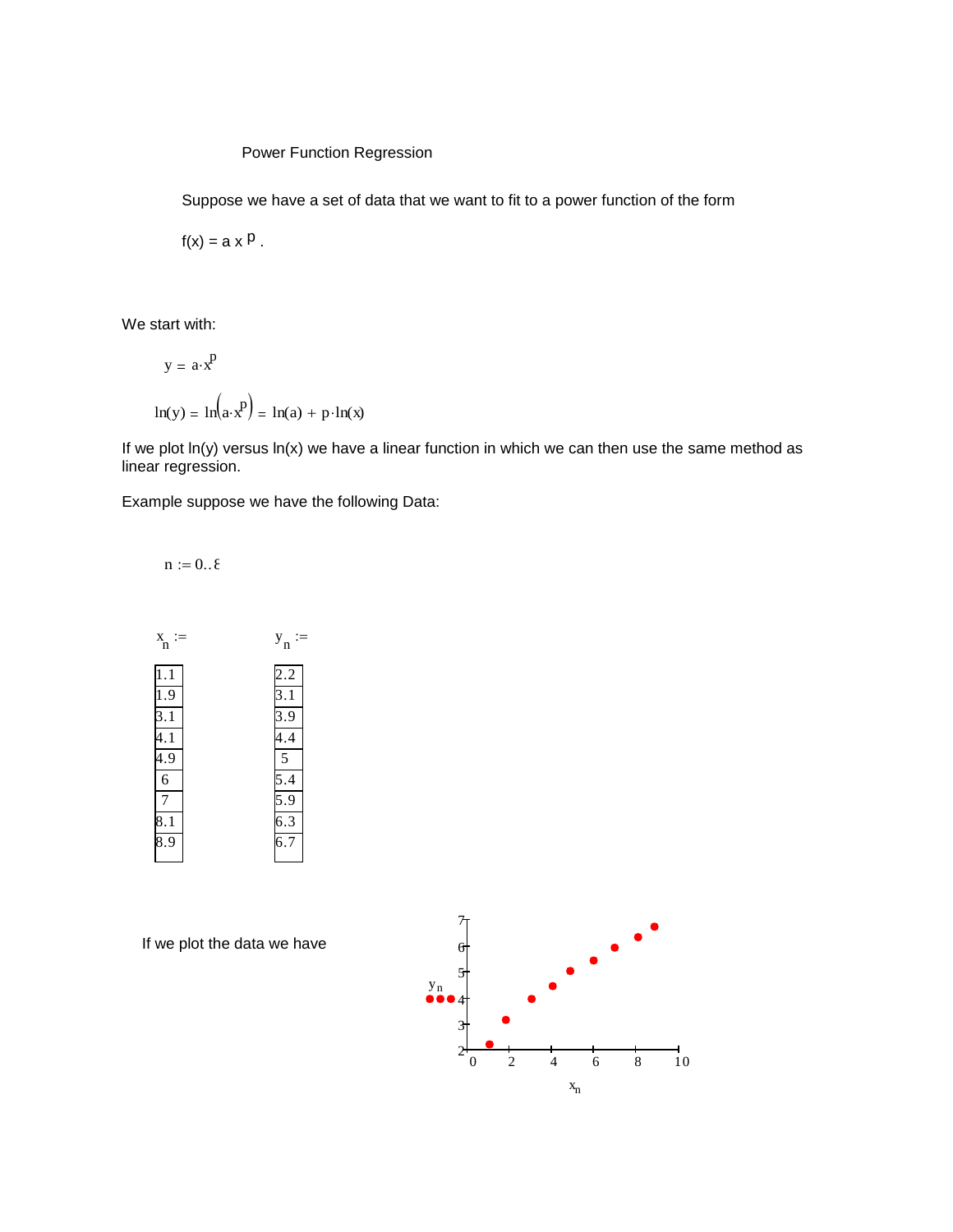If we plot ln(y) vs ln(x) not we linearize (somewhat) the data. To do this in Mathcad go to FORMAT. under x-axis and y- axis and change to log scale





- 1. Define the number of data points
	- $n := 0..\, \delta$ (Remember in Mathcad we start counting at 0 not 1)

Enter the x data by typing  $x_{n}$  : = 1.1 (hit comma) 1.9 and so on. Enter the y data in the same way

| X<br>'n        | ${\bf y}_{\bf n}$ |
|----------------|-------------------|
| $\cdot$ 1      | 2.2               |
| 1.9            | $\overline{3.1}$  |
| 3.1            | 3.9               |
| 4.1            | 4.4               |
| $^{4.9}$       | 5                 |
| $\overline{6}$ | 5.4               |
| 7              |                   |
| $\vert 8.1$    | $\frac{5.9}{6.3}$ |
| 8.9            | $\overline{6}.7$  |
|                |                   |